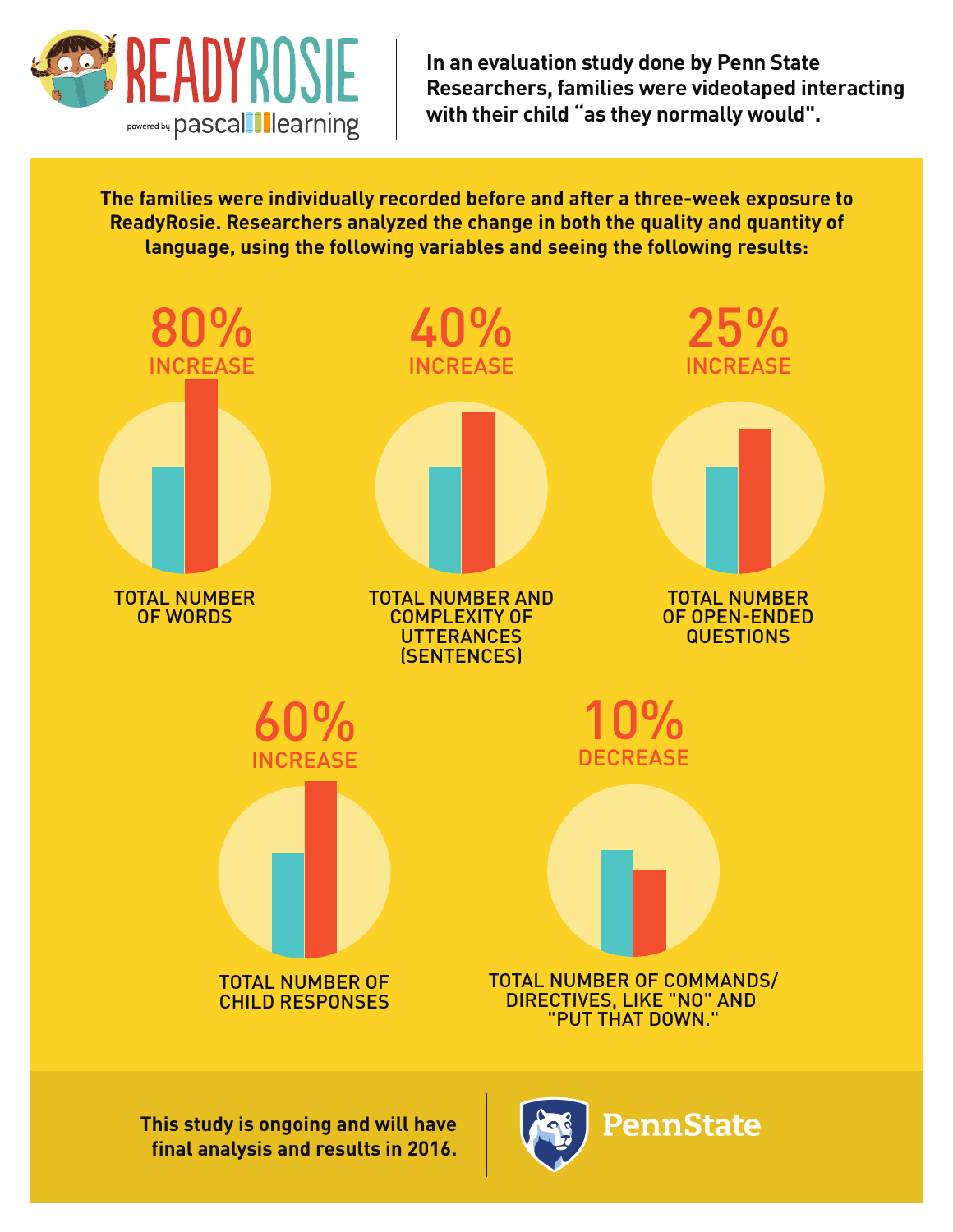## **ReadyRosie Evaluation and Research Project**

## **Overview**

ReadyRosie is a daily two-minute video program provided in both English and Spanish that can be delivered to a computer or mobile device and is intended for children at the pre-kindergarten age level. It was created by a team of educators from the fields of literacy, numeracy, early childhood development, and bilingual education. ReadyRosie is based on rigorous behavioral research, such as the vocabulary instruction research of Beck and colleagues (2002). Over 1000 videos have been created through partnering of expert field educators with filmmakers that show real families modeling early literacy and math conversations in real-world contexts.

The importance of training parents to engage in early conversations with their children prior to kindergarten has been highlighted by several prominent researchers (Hart & Risley, 1992, 1995; Hoff, 2003). The purpose of this project is to thus evaluate the ReadyRosie video resource for primarily lowincome English- and Spanish-speaking mothers of diverse ethnicities living in various locations to provide a general basis for the effectiveness of the program in increasing quantity and quality of maternal speech to preschool-aged children.

## **Summary of ReadyRosie Pilot Evaluation Project**

A team of researchers used a three-phase procedure to evaluate ReadyRosie and generate program evaluation reports to provide formative feedback. The goal of the study was to identify whether ReadyRosie exposure was increasing the rate in which the parent or child verbally responded and whether the nature of the responses were related to early learning and cognitive development. The families were anonymous and represented both native English and Spanish speakers.

Using an Apple iPad with a stand and four 30-minute sessions, the families were individually recorded before and after a three-week exposure to ReadyRosie. The participants interacted among themselves normally while being filmed and were later scored with an observation code that included how many verbal responses were given by parent and child per minute and whether they contained high quality language content. This process happened two times prior to ReadyRosie exposure and two times after ReadyRosie exposure. During the final visit, the parents completed an exit survey to document their unique findings upon experiencing ReadyRosie for the first time in this manner.

Overwhelmingly the film interactions showed all the families experienced an increase in their verbal responses overall with an added emphasis in math and literacy. While the quantitative data differed between individuals, the trend was unanimously positive in practice and in the perceived benefits expounded by the parents in the exit survey.

## **Summary of Current Evaluation Project**

The current study is based on the pilot study with only slight modifications. The study will provide daily delivery of 15 ReadyRosie videos selected from the ReadyRosie video library over the course of three weeks to an experimental group of 20 families, and will compare these families to a control group of 20 families who do not receive the videos until after the second videotaping at each site.

Mothers will be videotaped playing with their child "as they normally would" using a standard set of toys in a structured play room at the designated sites for 30 minutes each.